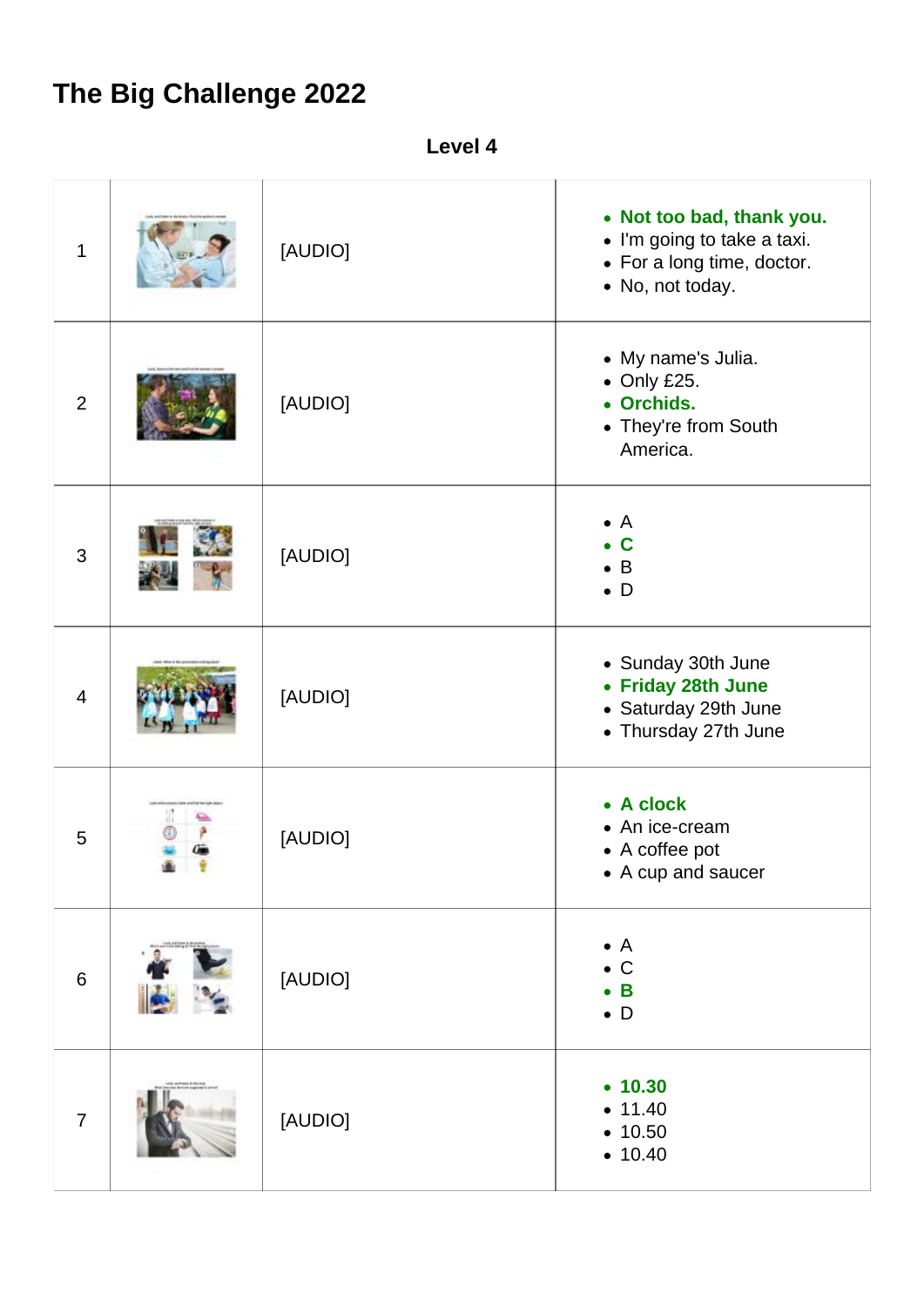| 8     | [AUDIO] | • Thursday<br>• Saturday<br>• Friday<br>• Sunday                                                               |
|-------|---------|----------------------------------------------------------------------------------------------------------------|
| $9\,$ | [AUDIO] | • It leaves in ten minutes.<br>• Return? Forty-five<br>pounds.<br>• Two and a half hours.<br>• Half past four. |
| 10    | [AUDIO] | $\bullet$ A<br>$\bullet$ C<br>$\bullet$ B<br>$\bullet$ D                                                       |
| 11    | [AUDIO] | $\bullet$ A<br>$\mathbf c$<br>$\bullet$ B<br>$\bullet$ D                                                       |
| 12    | [AUDIO] | • best-games.com<br>• best/games.com<br>• best_games.com<br>• best#games.com                                   |
| 13    | [AUDIO] | $\bullet$ A<br>$\bullet$ C<br>$\bullet$ B<br>$\bullet$ D                                                       |
| 14    | [AUDIO] | $\bullet$ A<br>$\bullet$ C<br>$\overline{B}$<br>$\bullet$ D                                                    |
| 15    | [AUDIO] | • Badly hurt.<br>• Explaining what happened.<br>• Extremely upset.<br>• Very professional.                     |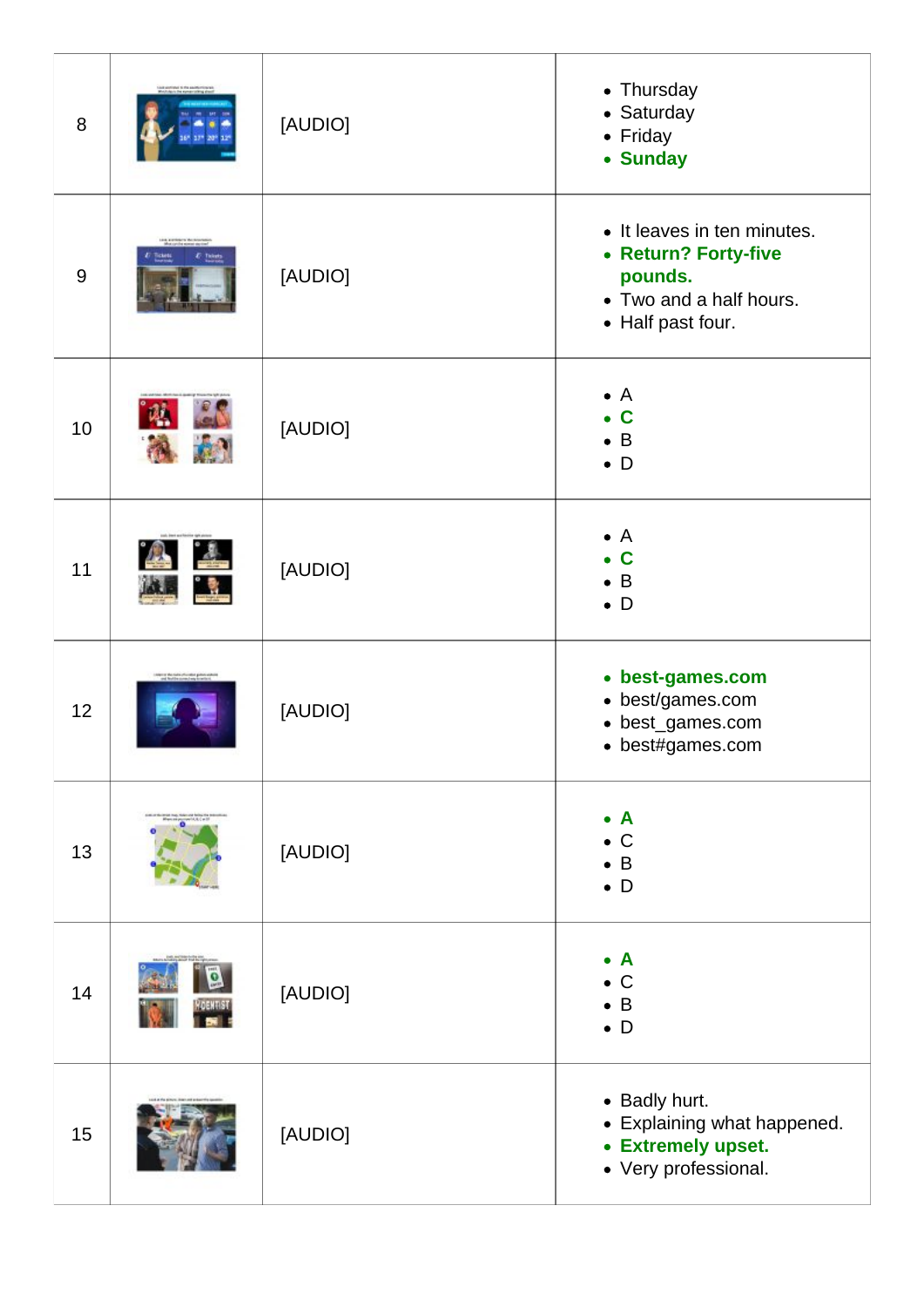| 16 |                             | [AUDIO]                                                                                                         | $\mathbf{A}$<br>$\mathsf{C}$<br>B<br>$\bullet$ D                                                                                                                                                                                    |
|----|-----------------------------|-----------------------------------------------------------------------------------------------------------------|-------------------------------------------------------------------------------------------------------------------------------------------------------------------------------------------------------------------------------------|
| 17 |                             | [AUDIO]                                                                                                         | $\bullet$ A<br>$\bullet$ C<br>$\mathsf B$<br>D                                                                                                                                                                                      |
| 18 |                             | [AUDIO]                                                                                                         | $\overline{A}$<br>$\bullet$<br>$\mathbf c$<br>B<br>$\bullet$ D                                                                                                                                                                      |
| 19 | a hard accepts security and | [AUDIO]                                                                                                         | • You can't help it.<br>• No way can you miss.<br>• You won't mind at all.<br>• There's nothing to it.                                                                                                                              |
| 20 |                             | [AUDIO]                                                                                                         | $\overline{A}$<br>C<br>B<br>D                                                                                                                                                                                                       |
| 21 |                             | [AUDIO]                                                                                                         | • Mrs Ryman has had several<br>heart attacks.<br>• Mrs Ryman knows she has<br>digestive problems.<br>• The doctor doesn't think<br>Mrs Ryman has a heart<br>problem.<br>• The doctor advises Mrs<br>Ryman to eat healthier<br>food. |
| 22 | [AUDIO]                     | Karen's doorbell rings. It's her<br>neighbour, Ed. Listen to their<br>conversation. What is Ed going<br>to ask? | • Can you come with me?<br>• Do you want to use it?<br><b>Could I borrow yours?</b><br>$\bullet$<br>• Would you like to start?                                                                                                      |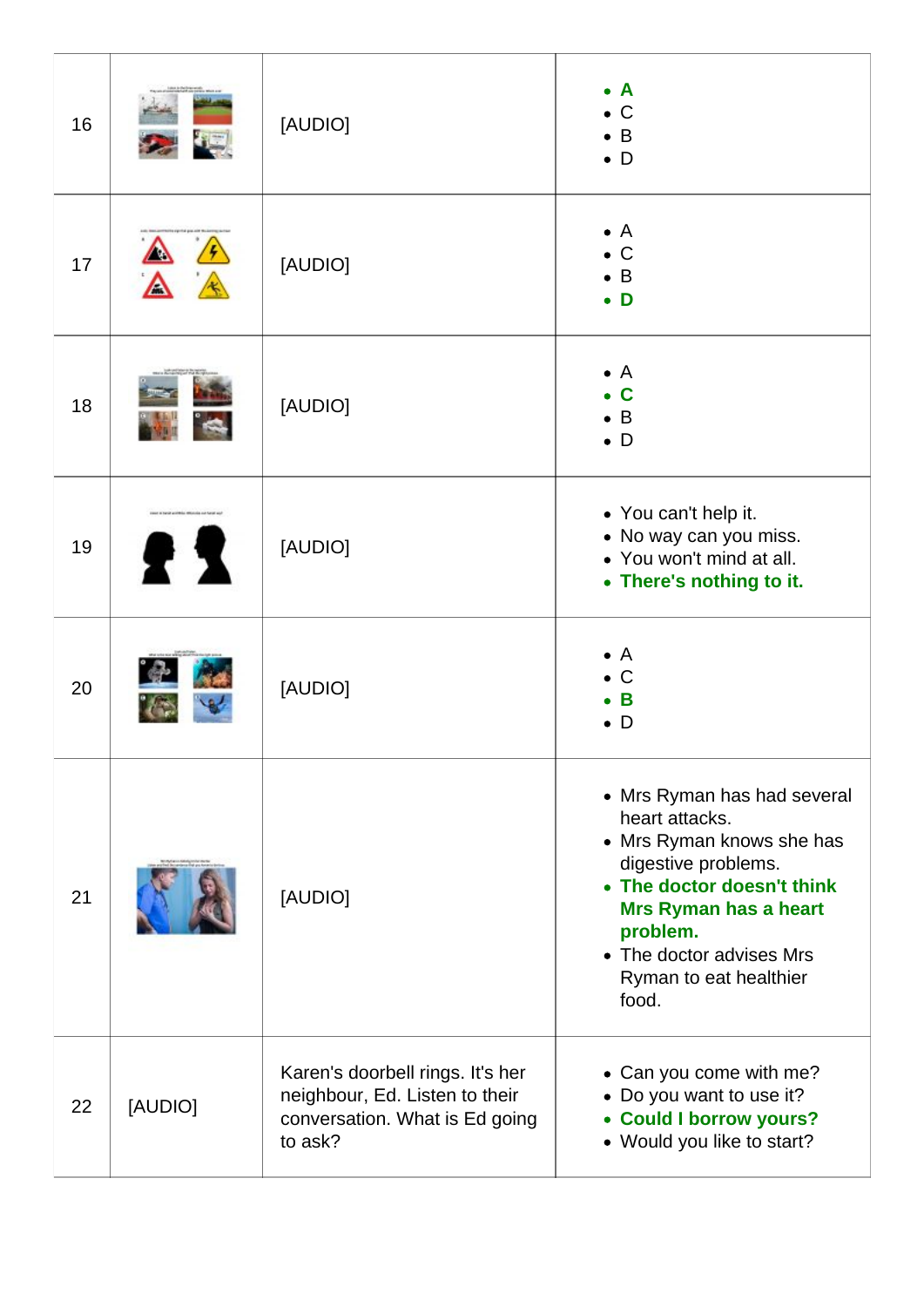| 23 | [AUDIO] | Tom has just arrived home.<br>He's talking to his wife. Listen.<br>What else can his wife say? | $\bullet$ It's off.<br>• It's gone past.<br>• It's all over.<br>• It missed you.                                                                                                                                                                    |
|----|---------|------------------------------------------------------------------------------------------------|-----------------------------------------------------------------------------------------------------------------------------------------------------------------------------------------------------------------------------------------------------|
| 24 |         | [AUDIO]                                                                                        | • I'll turn it off tomorrow.<br>• Tell everyone we've run<br>out.<br>• Let's put it off until next<br>week.<br>• We'll set off on Monday.                                                                                                           |
| 25 |         | [AUDIO]                                                                                        | • I couldn't possibly.<br>$\bullet$ I'm fed up.<br>$\bullet$ Fill it up.<br>• Not any more.                                                                                                                                                         |
| 26 | [AUDIO] | Listen to the conversation.<br>What's the man selling?                                         | • An electric scooter<br>• A helicopter<br>• A revolver<br>• A mobile phone                                                                                                                                                                         |
| 27 | [AUDIO] | Johnny and Tara are in a<br>phone shop. Listen to them.<br>What can Johnny say now?            | • They're not kidding.<br>• Go for it.<br>• There must be a catch.<br>• They just want us to save<br>money.                                                                                                                                         |
| 28 | [AUDIO] | Jimmy's worried. Listen to him<br>and his mother. Why is Jimmy<br>worried.                     | • He thinks some cakes are<br>taking too long to bake.<br>• His guests are late for his<br>birthday party.<br>• He thinks that their house<br>plants are dying.<br>• He's watching a film on TV<br>but he can't hear what the<br>actors are saying. |
| 29 | [AUDIO] | Listen. Which word can you<br>hear?                                                            | $\bullet$ wet<br>$\bullet$ won't<br>• went<br>• want                                                                                                                                                                                                |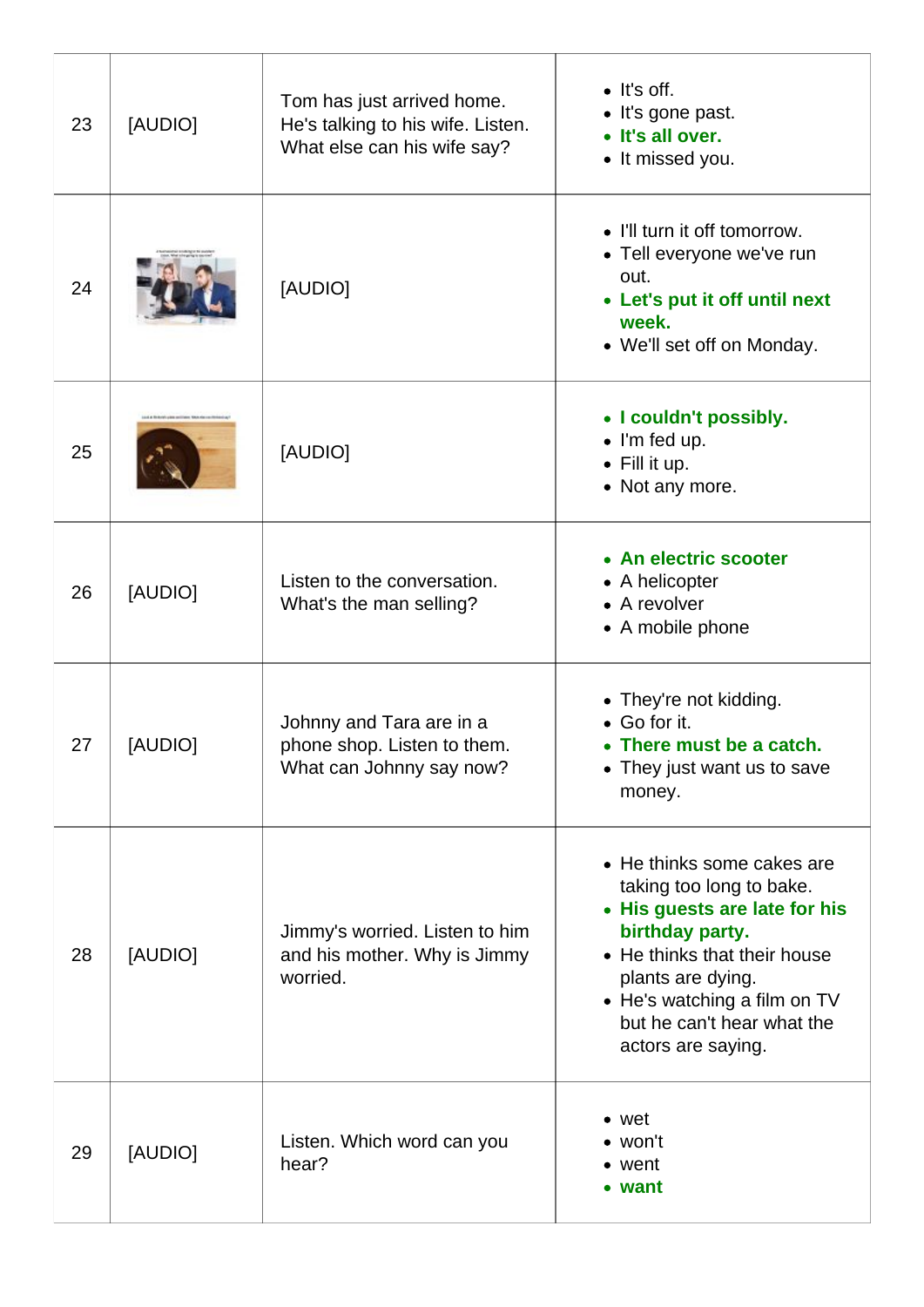| 30 | [AUDIO] | Listen and find the word with<br>the same two vowel sounds as<br>the word you hear.             | • define<br>• avoid<br>• polite<br>· discreet                                        |
|----|---------|-------------------------------------------------------------------------------------------------|--------------------------------------------------------------------------------------|
| 31 | [AUDIO] | Listen. Which group of words<br>can you hear?                                                   | • was a grey<br>$\bullet$ on a further<br>• school as a whole<br>• John's swimming   |
| 32 |         | [AUDIO]                                                                                         | • Basketball<br>• Volleyball<br>• Rugby<br>• Cricket                                 |
| 33 |         | [AUDIO]                                                                                         | • Boiled eggs<br>Toast and marmalade<br>• Fried fish<br>• Grilled bacon              |
| 34 |         | Laura turned on the light. "<br>did you do that for?" asked<br>Frank. "We don't need it."       | $\bullet$ Why<br>How<br><b>What</b><br><b>Now</b>                                    |
| 35 |         | 1 this jacket for two years<br>now.                                                             | • am wearing<br>$\bullet$ had<br>• have had<br>• was wearing                         |
| 36 |         | Please, Jane, will you stop<br>your phone and pay<br>attention to what I'm saying!              | • playing games on<br>• from texting on<br>$\bullet$ to use<br>• to reading messages |
| 37 |         | We love our little terrace but if<br>only we  a garden, we<br>could grow our own<br>vegetables. | $\bullet$ had<br>$\bullet$ are having<br>• would have<br>• will have                 |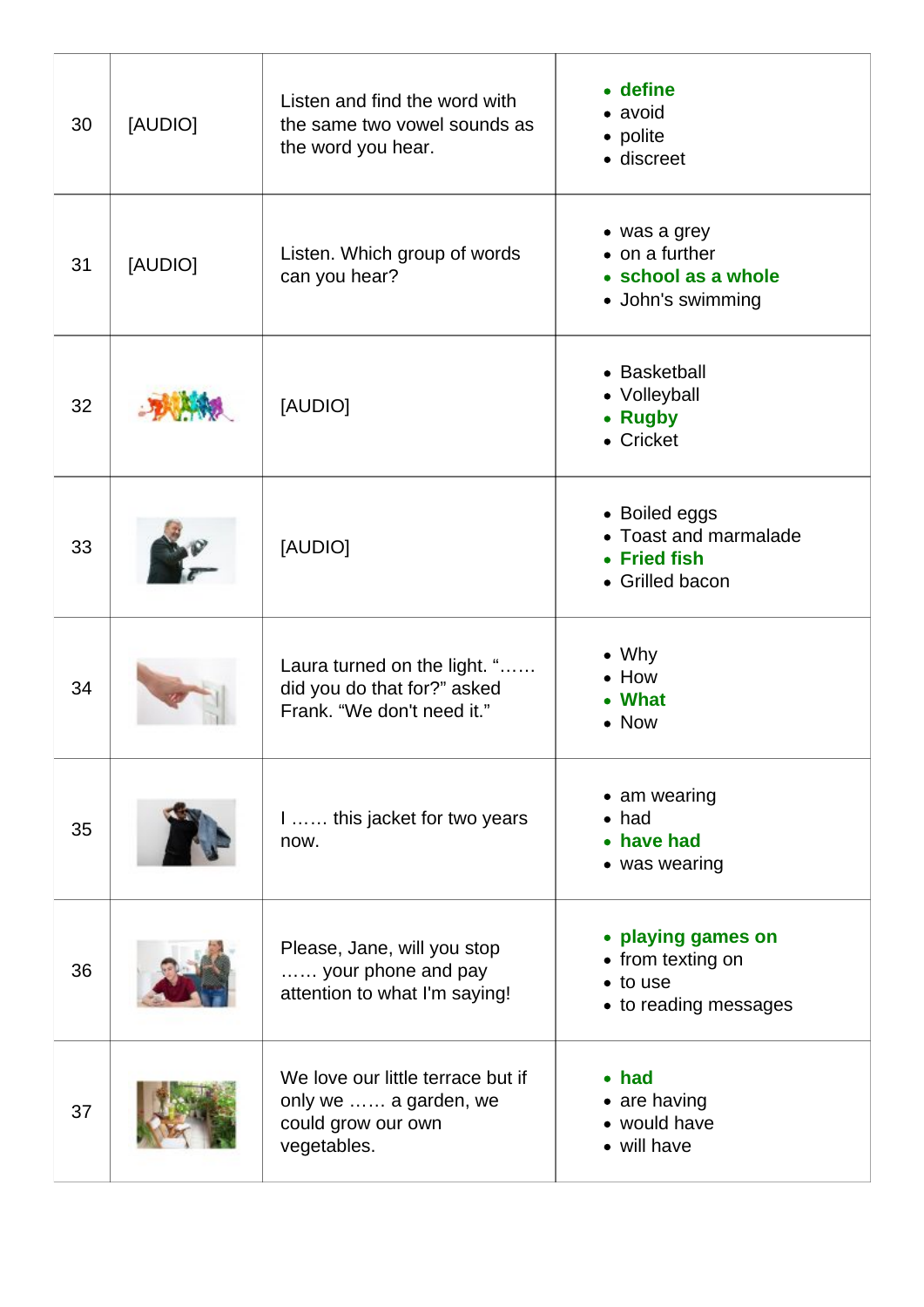| 38 | When the meteorite fell on our<br>house, I had no idea what<br>.                                                                | • was the noise<br>• has happened<br>• did it happen<br>• was happening                                                                                                                                                                                                   |
|----|---------------------------------------------------------------------------------------------------------------------------------|---------------------------------------------------------------------------------------------------------------------------------------------------------------------------------------------------------------------------------------------------------------------------|
| 39 | For the last two days,<br>diplomats  out an<br>agreement that will satisfy<br>everyone. It should be ready in<br>about an hour. | • worked<br>• were working<br>• have worked<br>• have been working                                                                                                                                                                                                        |
| 40 | We know that Olivia                                                                                                             | • started her blog when she<br>left school<br>• doesn't write the blog just<br>for fun<br>• only talked about clothes<br>when she started her blog<br>• doesn't earn money from<br>her blog                                                                               |
| 41 | We know that Sophie                                                                                                             | • doesn't like the same<br>clothes as Olivia<br>• isn't interested in clothes<br>• was a schoolgirl when<br>she started reading<br><b>Olivia's blog</b><br>• likes Olivia's blog very<br>much                                                                             |
| 42 | The conversation tells us that                                                                                                  | • Sophie thinks that blogs<br>should be for making<br>money, not for fun<br>• Olivia pays a lot of money<br>to clothes shops<br>• Olivia is extremely unhappy<br>because she has lost a<br>follower<br>Olivia doesn't care that<br>Sophie won't read her<br>blog any more |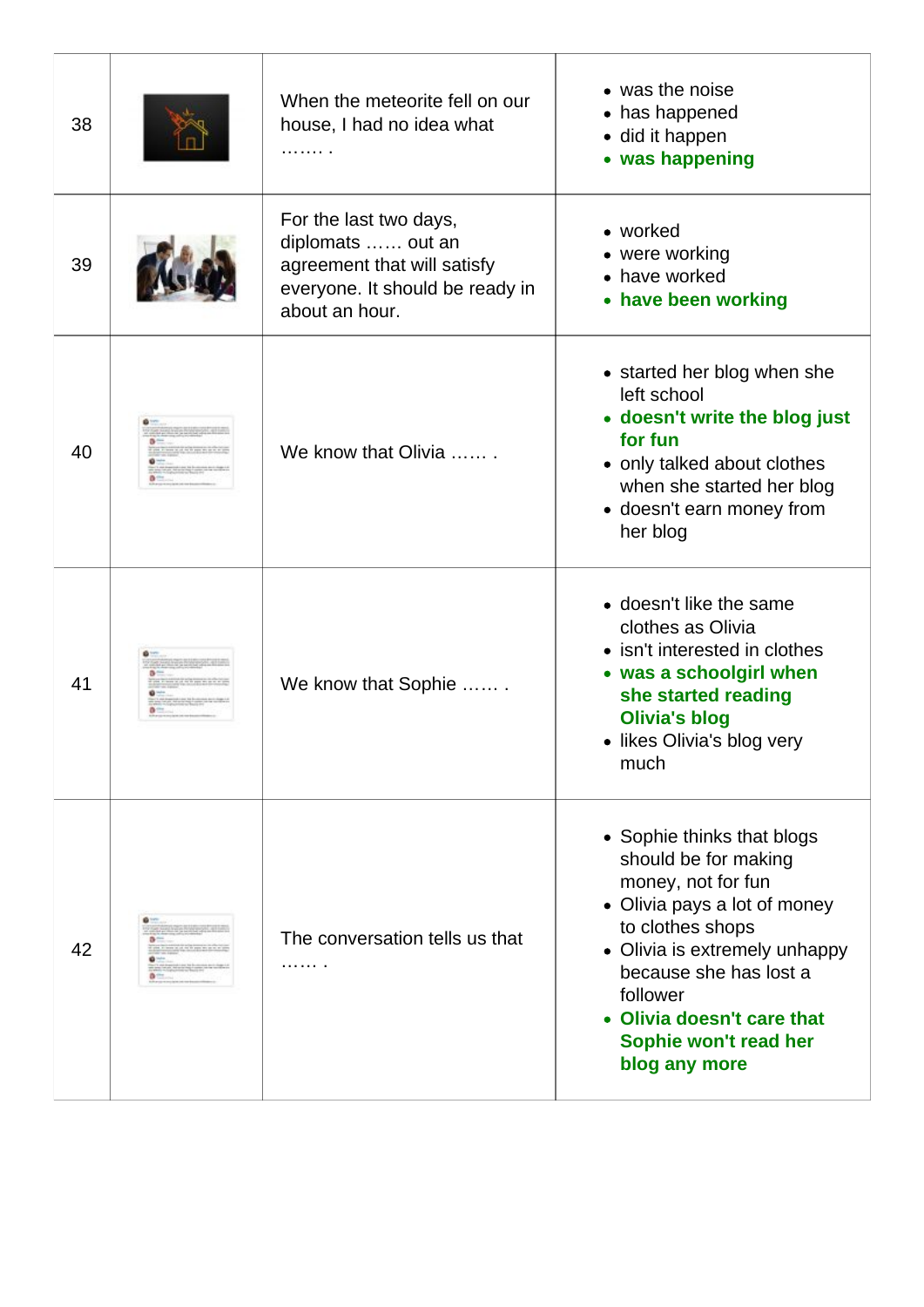| 43 |                             | Find the true sentence.                     | • Although she likes<br>fashion, Sophie thinks it<br>is trivial in comparison<br>with other topics.<br>• Since she started earning<br>money from her blog, Olivia<br>has become more<br>interested in serious things.<br>• Olivia is quite happy to<br>discuss important issues<br>like climate change on her<br>blog.<br>• The fact that Sophie will no<br>longer be following Olivia is<br>very disappointing to the<br>blogger. |
|----|-----------------------------|---------------------------------------------|------------------------------------------------------------------------------------------------------------------------------------------------------------------------------------------------------------------------------------------------------------------------------------------------------------------------------------------------------------------------------------------------------------------------------------|
| 44 |                             | From the article, we know that<br>Nessie is | • a legendary monster<br>• the name of a video game<br>• a lake in Scotland<br>• a photographer                                                                                                                                                                                                                                                                                                                                    |
| 45 |                             | We know that AGVS is                        | • a company that makes<br>video games<br>• a company based near<br><b>Loch Ness</b><br>• a small American company<br>• the first company to search<br>for Nessie                                                                                                                                                                                                                                                                   |
| 46 | ti announces a 11 million p | We know that Jack Stein                     | • is convinced that Nessie<br>doesn't exist<br>• has never tried to<br>photograph Nessie<br>• is certain that no one is<br>going to win the prize<br>• is sure he'll have to spend<br>\$1 million on publicity                                                                                                                                                                                                                     |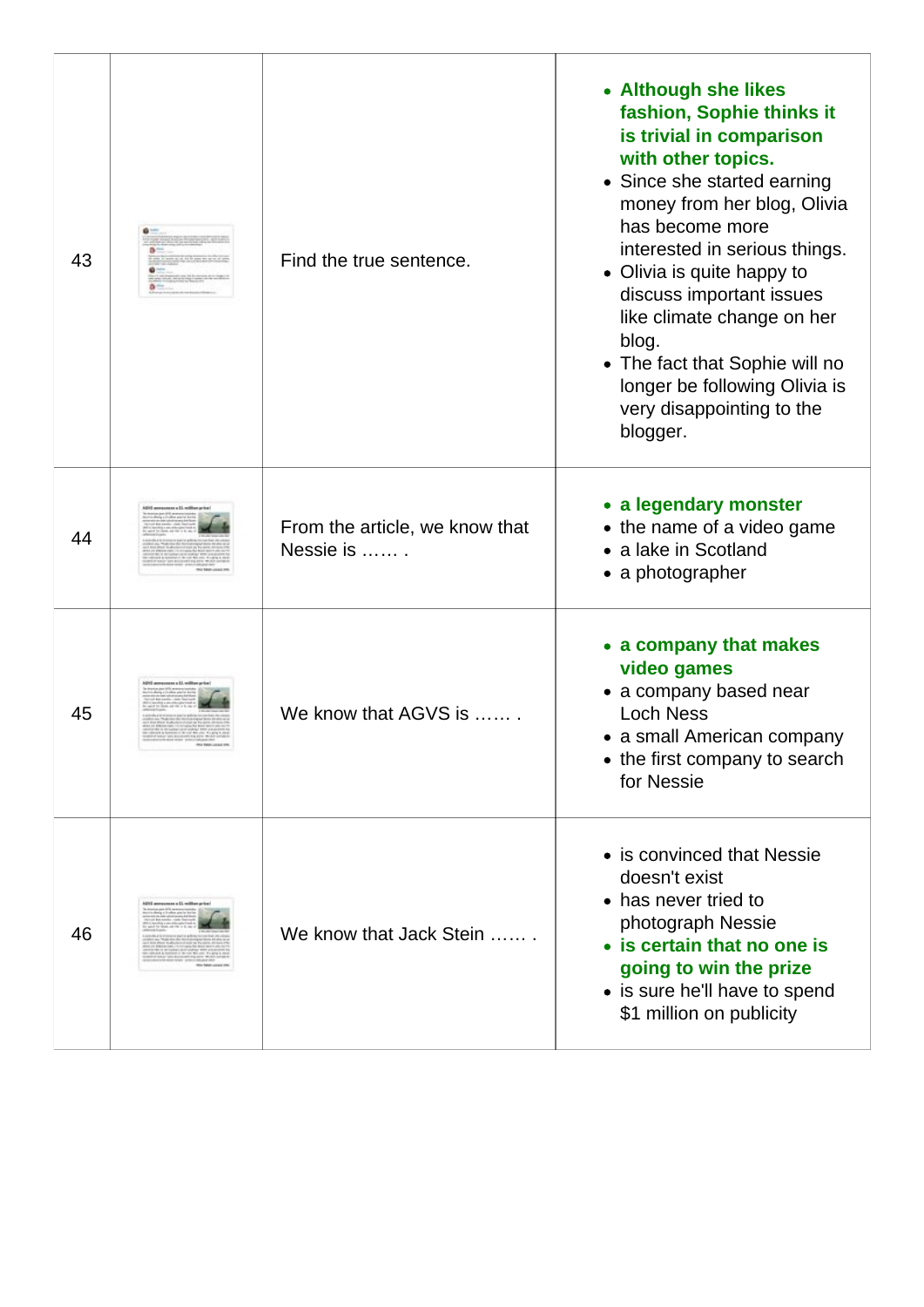| 47 | announces a 11 million p | We know from Peter Hallam's<br>article that, up to now,                                                             | • no one has seen the Loch<br>Ness monster<br>• no proof has been found<br>of Nessie's existence<br>• all the photos of Nessie<br>have been fakes<br>• people have taken a lot of<br>photos of Nessie                                                                                                            |
|----|--------------------------|---------------------------------------------------------------------------------------------------------------------|------------------------------------------------------------------------------------------------------------------------------------------------------------------------------------------------------------------------------------------------------------------------------------------------------------------|
| 48 |                          | Find the sentence that<br>corresponds to what you know<br>from the article.                                         | • The Loch Ness area is full<br>of tourists at the moment.<br>• AGVS thinks the prize will<br>help to sell its new video<br>game.<br>• Businesses in the Loch<br>Ness area are worried<br>because there are going to<br>be so many visitors.<br>• If no one wins the prize,<br>AGVS will lose a lot of<br>money. |
| 49 |                          | Different attitudes to  in<br>the northern and southern<br>states were the main cause of<br>the American Civil War. | $\bullet$ guns<br>$\bullet$ taxes<br>• Britain<br>• slavery                                                                                                                                                                                                                                                      |
| 50 |                          | is not in Australia.                                                                                                | • The Great Barrier Reef<br><b>The Grand Canyon</b><br>• Uluru (Ayers Rock)<br>• Sydney Opera House                                                                                                                                                                                                              |
| 51 |                          | covers 1.7 million<br>kilometres and is the largest<br>US state.                                                    | • Alaska<br>• Arizona<br>Texas<br>• California                                                                                                                                                                                                                                                                   |
| 52 |                          | He had never been famous<br>before, so he  being<br>followed everywhere by<br>photographers.                        | • couldn't stand in<br>• had never in the past<br>• wasn't used to<br>• didn't use to                                                                                                                                                                                                                            |